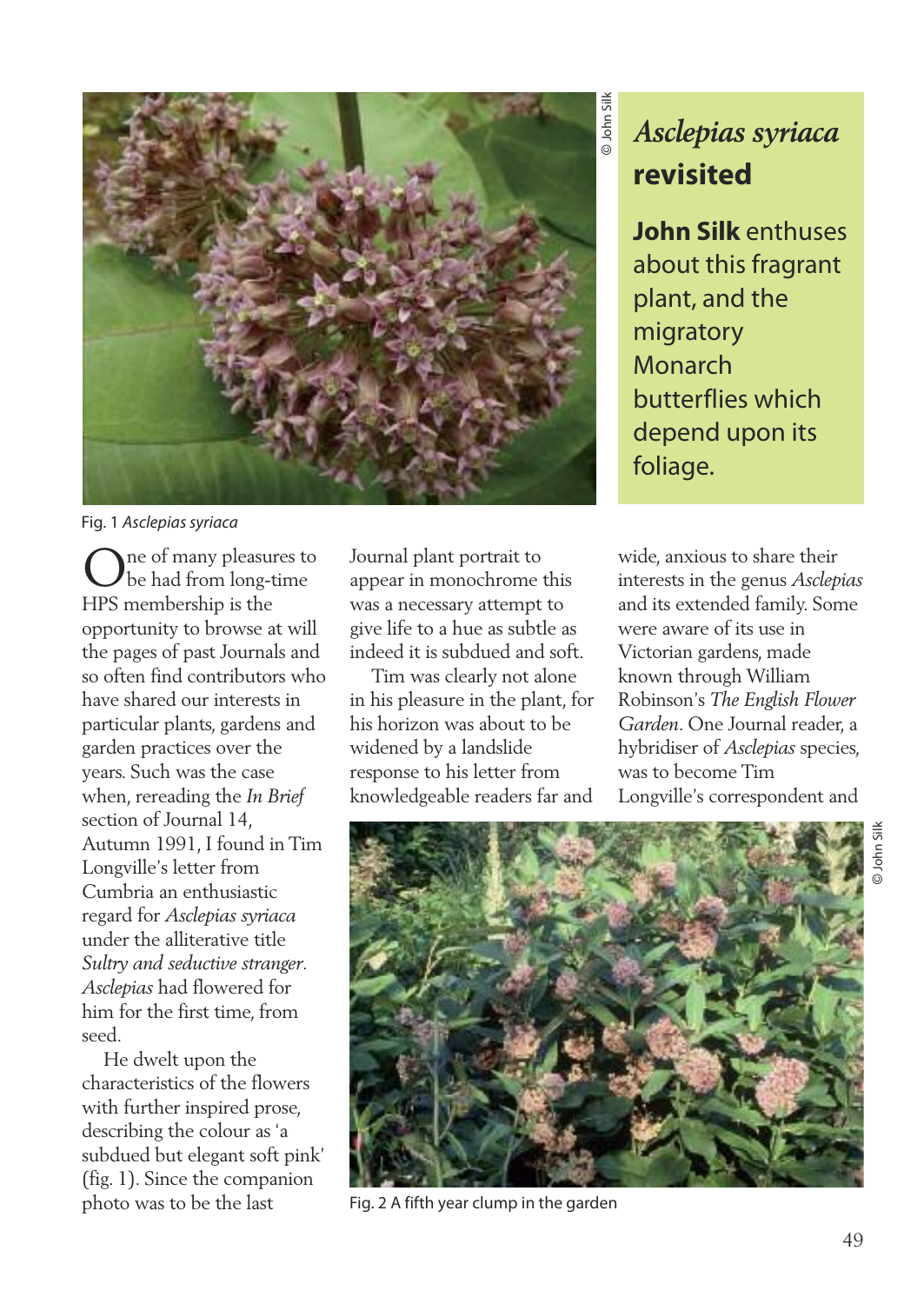

Fig. 3 Female Monarch on Black-eyed Susan

provided much of the material and motive for Tim to turn again to the Journal, in Spring 1993, with an article of descriptive reference that required five pages of text and now-coloured photographs.

Probably all the general information about *A. syriaca* that Mr. Longville wanted to share is now on the Internet, but without the fond and keenly felt first-hand experience he and fellow writers have brought to their articles. Indeed, in the spirit of the author's bewitched description of syriaca's scent as 'sweetly honeyed and insidious' I would add my own appreciation, being reminded of a long-ago summer evening walk to see the Evening Primrose, *Oenothera flava*, unfurl its flowers at dusk, with this fragrance for company.

A stalwart clump of flowering *A. syriaca* can be established in three years from winter-germinated seedlings

grown on in ordinary soil in a well-drained, open border (fig. 2). Some additional shoots from rhizomes may appear at this time up to 30 cm from the main stem cluster.These may simply be cut underground and discarded.There should be no concern about hardiness though there might be misgivings, as Tim Longville experienced, when a mature plant, cut to the ground in late autumn, fails to show new growth until well into May (incidentally allowing some other, earlier flowerers which are 'finished' by then to make use of the spot, syriaca's new spears passing easily through the overgrowth).

*A. syriaca* is found throughout much of Central and Eastern North America, where it is commonly known as Milkweed, typically growing by roadsides and in waste places. Delayed emergence of this plant may have conferred in evolutionary time a benefit to the great migratory Monarch butterfly (fig.3).The insect is almost exclusively dependent upon Milkweed from Ontario eastward to the Maritime provinces as the source of rapidly growing, fresh and abundant leaves throughout July and August.The foliage fuels the phenomenal growth of the Monarch caterpillar (figs 4 & 5), which is also being endowed as it eats with toxic cardenolides, part of the plant's own defences that the caterpillar has become adapted to consume without harm. Syriaca's rich nutrients and alkaloids sustain and protect the caterpillars' metamorphoses (fig. 6 ) into a cohort of adults known as the 'super generation' of Monarch butterflies, which have a great journey ahead of them.

The individual flowers of syriaca invite closer inspection. Tim Longville experienced disappointment at having no



Fig. 4 Spot the Monarch larva! (Dead centre)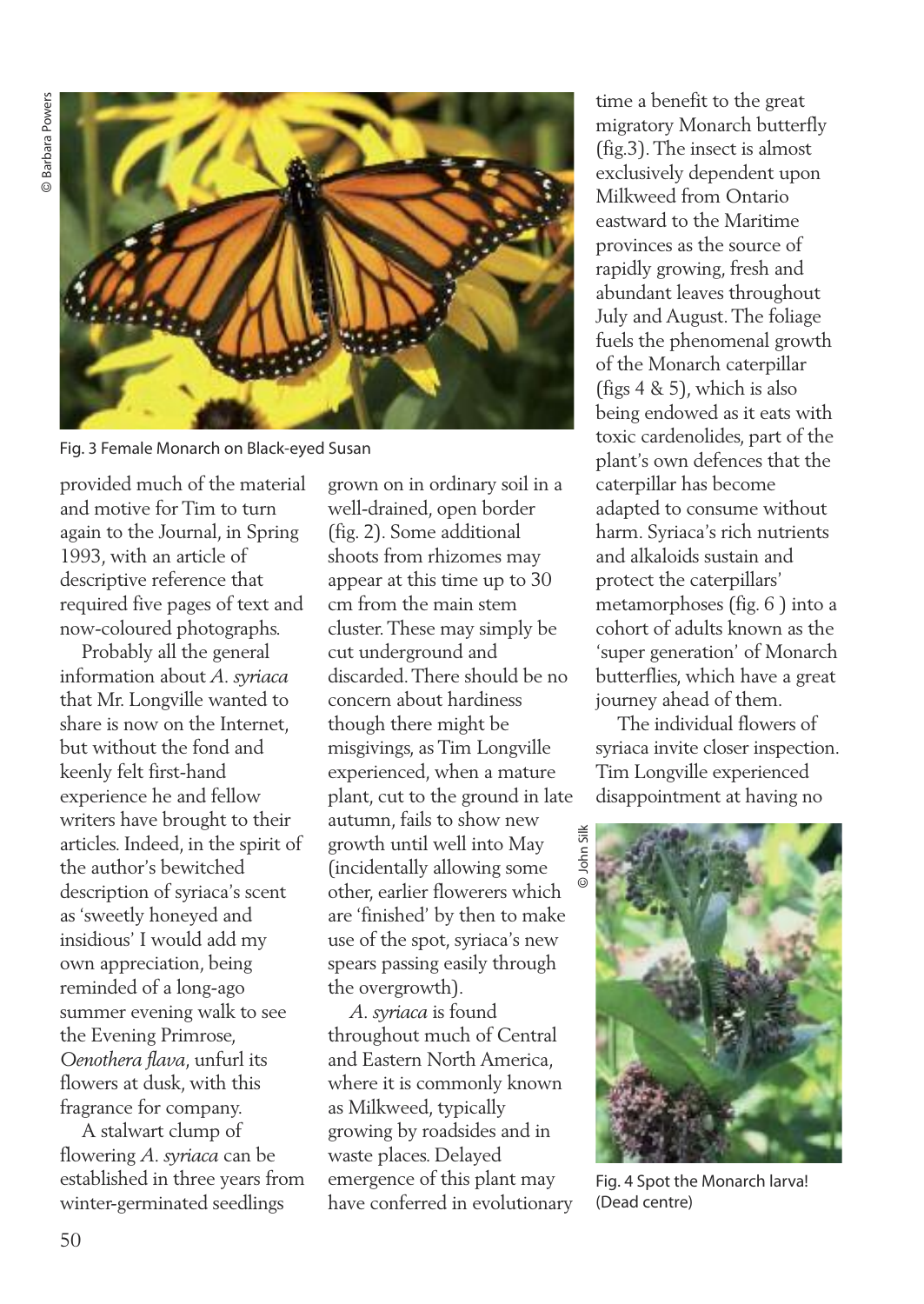seedpods by summer's end despite 'the intensity of interest shown in the flowerclusters by a huge number of bees' but, having read about the complexity apparently involved, decided not to try hand-pollination.The more intrepid grower, provisioned perhaps with a pocket magnifier, may see in a single floret from the spherical cluster a tiny slit between each of five 'horns' which curve out of the five petal 'hoods'.The latter are laden with the scent and nectar that especially attract foraging bees and wasps.A clawed foot may slip inadvertently into a slit and when pulled out may have clinging to it a pair of joined pollen sacs or pods. If these continue to cling when another flower is visited, the reverse may occur, leaving the pollen packages abandoned in the new flower's slit.

This sounds improbable, but it happens with enough reliability to achieve some cross-pollination within a colony.A generous amount of pollen will have been placed all at once which helps ensure full fertilisation within the ovary, which will become the pod. In late autumn a mature pod should be brimming with ripe seeds arrayed like scales on a fish, each with a neatlyfolded 'parachute' (figs 7, 8 & 9).

Growers wishing to investigate the process or try pollination can burr the tip of a pin on sandpaper and with



Fig. 5 Caterpillars display characteristic warning colours

this tiny hook explore the slits on their flowers in the expectation of withdrawing a pollen package. Depositing the package in another flower may be more challenging! *Asclepias* has other reproductive compensations – the production of rhizomes and its longevity as a hardy plant.

On Prince Edward Island and in Nova Scotia, *A. syriaca* is native but not often met with on the acidic, sandy soils. Liming may have helped our garden-grown plants, creating pH and magnesium levels in the soil more similar to Central Canada.The growth of the clumps has attracted each season at least one impregnated Monarch to lay egg batches in July before dying, and this has continued for years, though far from the butterflies' 'official' routes, being remarkably far north and east (46º 35 N and 62º 25 W) In fact Prince Edward Island is at the extreme north



Fig. 6 Moments before the adult butterfly emerges

of the Monarch's range, and PEI residents are being encouraged to plant Milkweed to increase the habitat which will support them.

The decimated foliage was as nothing given the satisfaction in late August of watching 'our' flawless Monarchs, male and female, setting off southwards over the water, hopefully not too late to join a multitude of